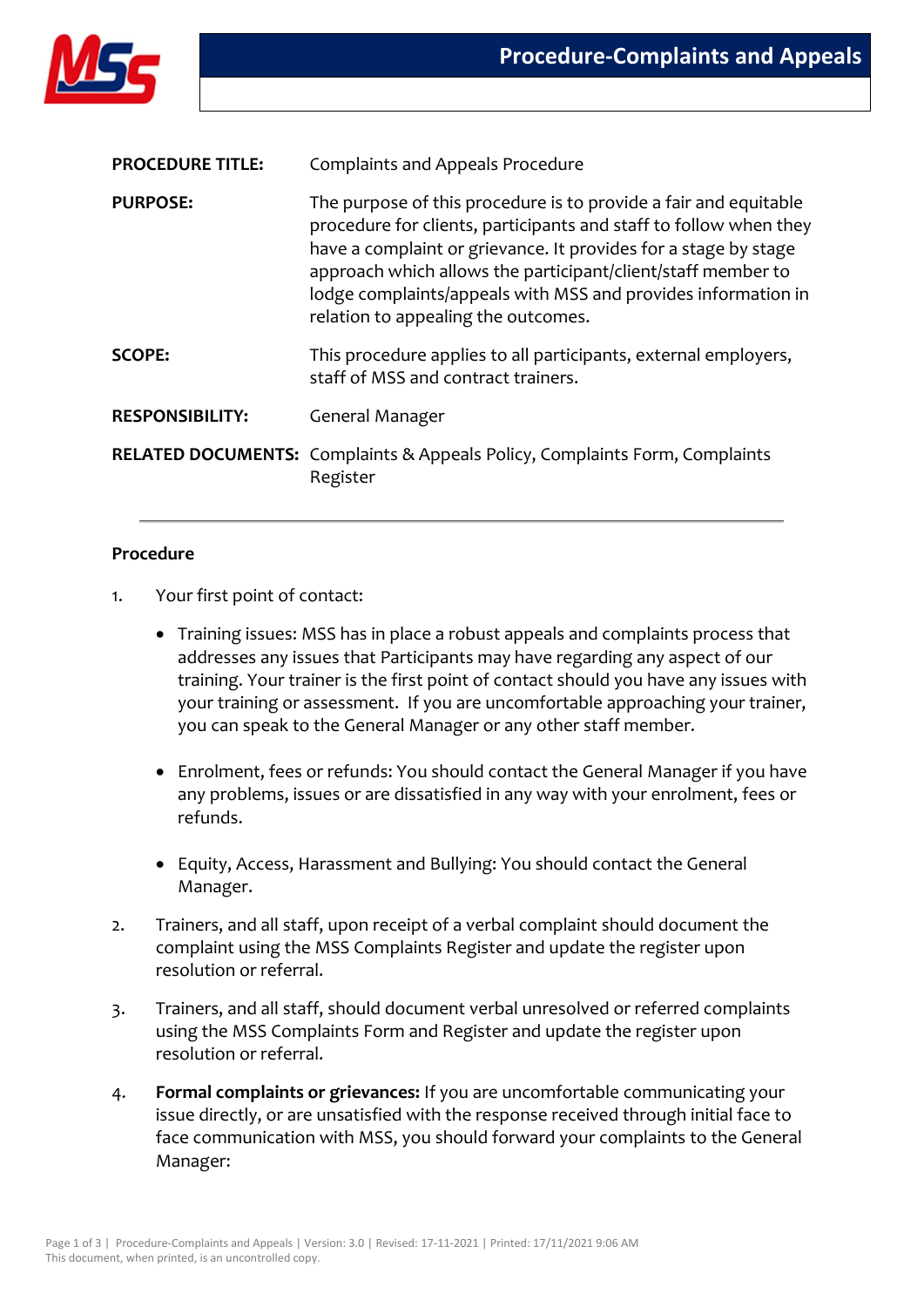

- in writing to General Manager Daren Herring *[Daren@mssonline.com.au](mailto:Daren@mssonline.com.au)*
- by phone 1300 886 477
- 5. Trainers, and all staff, upon receipt of a formal complaint should document the complaint using the MSS Complaints Form and CI section PowerPro RTO & assign it.
- 6. The person to whom the complaint was addressed initially will attempt resolve the Participant's complaint through discussion and negotiation. The outcome, if successful, will be documented on the MSS Complaints form and passed to the General Manager. The General Manager will place a copy of the complaints form in the individual's file and record the complaint in the Complaints register.
- 7. Otherwise, the complaint will be forwarded to the General Manager. The General Manager will attempt to resolve the issue with the Participant. All negotiations will be documented and filed in the Individual's file
- 8. **Appeals**: All individuals may appeal any decision reached by MSS in relation to their complaint. Individuals should forward their appeals*:*
	- *in writing to* General Manager Daren Herring *[Daren@mssonline.com.au](mailto:Daren@mssonline.com.au)*
	- by phone 1300 886 477
- 9. Where practicable, MSS aims to ensure any complaint or appeal is resolved within 15 days of receiving a complaint or notice to appeal. All correspondence and negotiations will be documented and recorded in the Individual's file.
- 10. All complaints will be logged in our PowerPro Feedback register, where these complaints result in changes to policy or procedures in relation to organisational operations or training, these outcomes will be recorded in the continuous improvement register. The complaints register will be reviewed as part of MSS's Continuous Improvement Processes.

## **Appealing or Taking Further Action for Participants**

- 11. Participants should contact the Office of the Training Advocate on 1800 006 488 IF a complaint is specifically about:
	- refunds, fees and charges
	- problems with transferring to another provider
	- accommodation, welfare and support for students under 18
	- course attendance or progress
	- the training provider suspending, deferring or cancelling your enrolment
	- education agents
- 12. Where appropriate, The General Manager will offer to forward the complaint to the Office of the Training Advocate or ASQA where appropriate for adjudication. The General Manager must obtain written approval from the Participant approving the release of information associated with the complaint/appeal. Notification to the